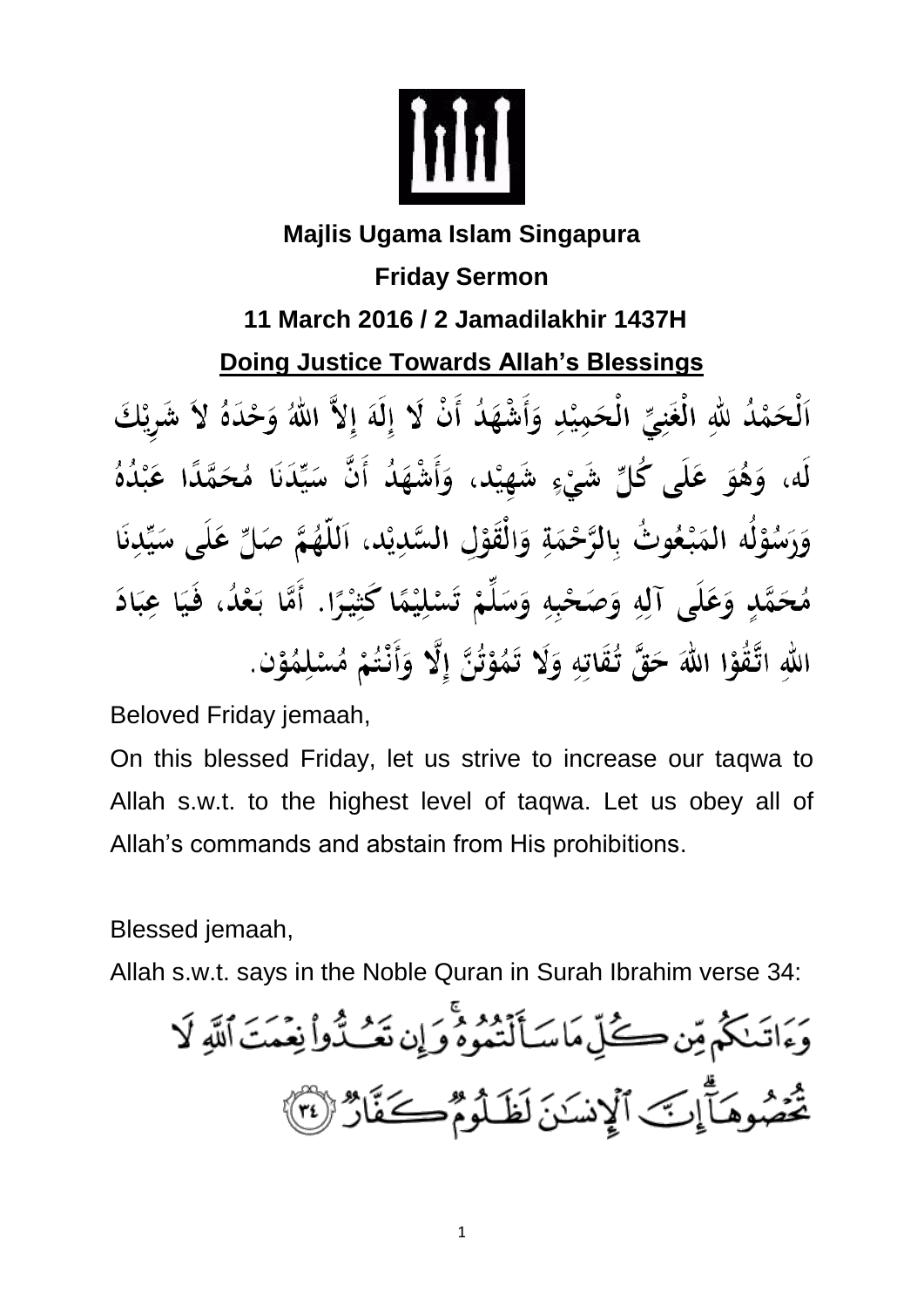Which means: *"And He gave you from all you asked of Him. And if you should count the favour of Allah, you could not enumerate them. Indeed, mankind is [generally] most unjust and ungrateful."*

## Jemaah,

In the verse above that has just been recited, Allah s.w.t. reminds us that those who disobey Allah's favours are actually doing injustice to themselves. As we have discussed in last week's sermon about the need to act justly, justice demands that we place something accordingly and to honour its rights. Without justice, there will be widespread oppression and cruelty.

In fact, in the Quran, Allah s.w.t. reminds us repeatedly of stories of those who failed to receive His mercy because they were unjust to the blessings He bestowed upon them. They failed to use those blessings to enjoin goodness and for acts of worship to Allah. Instead, they used them to fulfil their desires. For example, Firaun and his army were drowned at sea because he showed kufr towards the blessings of authority and power that Allah gave him. Qarun was swallowed by the earth along with his wealth because he showed kufr towards the blessing of wealth. And Hamman did not appreciate the gift of intelligence that Allah s.w.t. gave to him.

2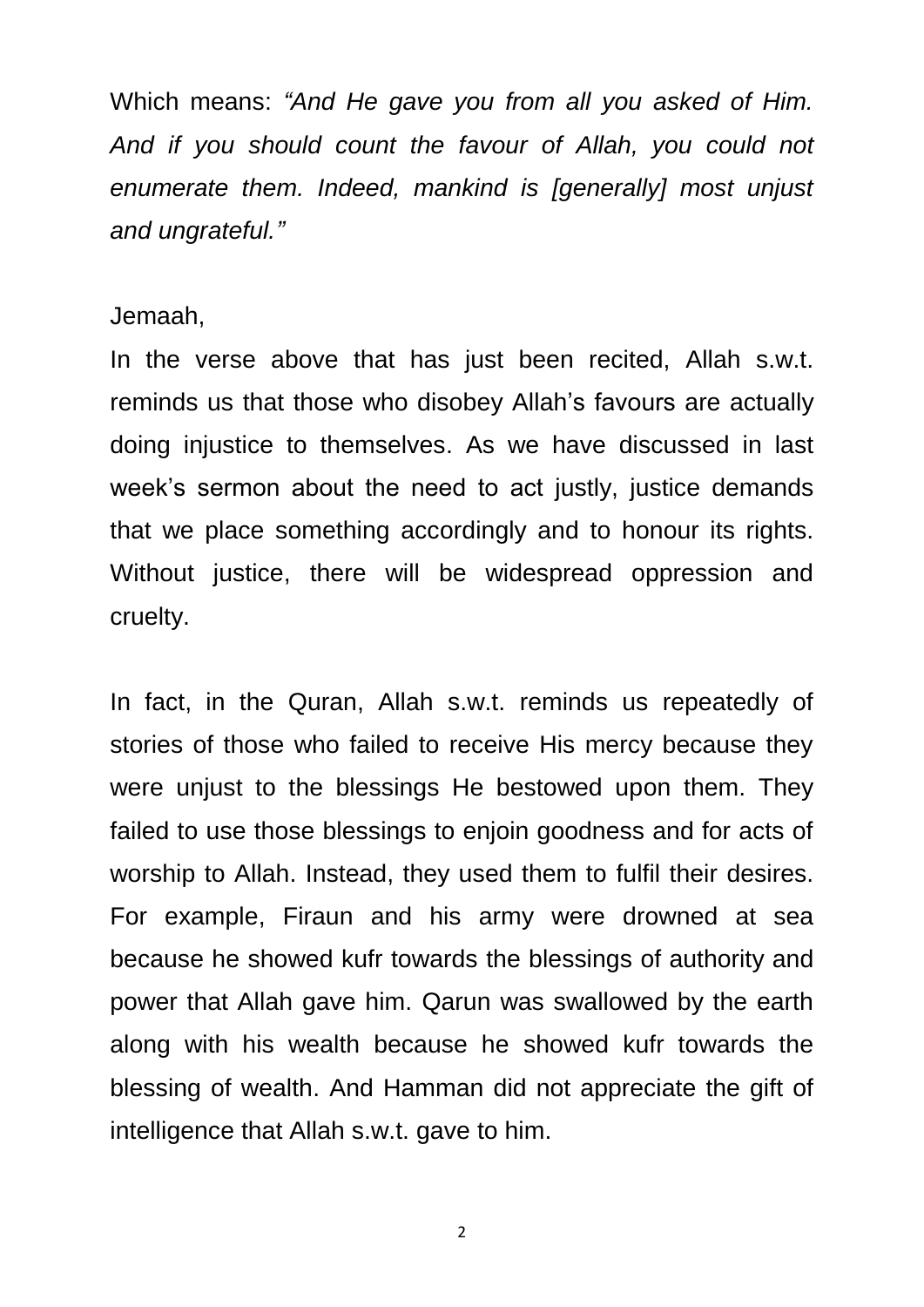Jemaah,

One of the biggest blessings from Allah which we may tend to overlook, is the blessing of natural resources, specifically water. Do you know that for one in every nine people on this earth does not have access to clean water? Perhaps we have forgotten the blessing of clean water because of the ease we have here in our country. Because of this ease, we tend to take for granted that water is such a huge gift from Allah not just to serve the basic necessities of life, but also for the purposes of worship such as making wudhu'. We hardly experience water rationing or the difficulty of having access to clean water for drinking. Remember that every drop of water is in fact a drop of life. Water is a basic necessity for all creations, and without it one is unable to survive. Let us reflect on what Allah s.w.t. says in the Quran regarding the blessing of water from Him.

وَجَعَلْنَامِنَ ٱلْمَاءِكُلِّ شَيْءٍ حَيِّ أَفَلَا يُؤْمِنُونَ (٣)

Which means: *"And We made from water every living thing, Then will they not believe?"* [Surah Al-Anbiya': 30]

Allah the Creator has decided that water will be the source of life on this earth. What would happen then if the blessing of water is taken away from us, as what has happened in some countries? Jemaah, can you imagine the difficulty that we will face? I am sure many can remember the prolonged dry season we experienced in Singapore not too long ago. We saw how the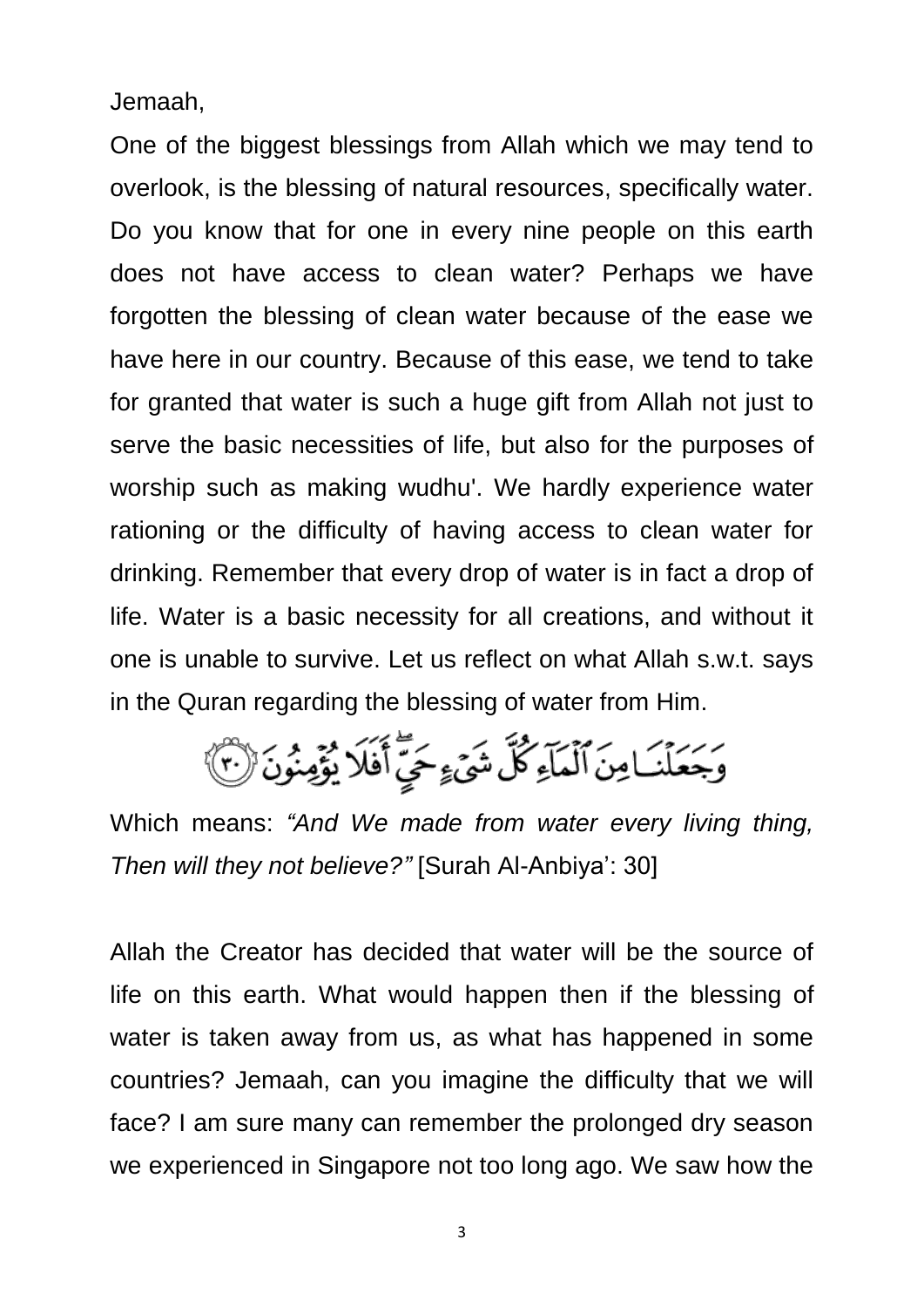trees and plants became so dry, and this worried us. We worried that the hot weather can affect our water supply and cause mosquitoes to breed to a higher level, thus posing a substantial threat to ourselves and the environment. Thus, we should always act justly toward the nikmat of having water.

## Jemaah,

In line with Islam's call to appreciate the blessing of having water, we should also strive to uphold the sunnah of Rasulullah s.a.w. by using water wisely and prudently. We need develop a deep appreciation of the blessings of water and start instilling good water-saving habits in ourselves, our children, other family members. Let us try to not waste even a drop of water. The Prophet s.a.w. was able to perform wudhu by using one *mudd* of water, which is approximately half a litre. As his follower, we must develop the same conscientiousness to not waste water as it is also an indication of faith. Allah s.w.t. says in Surah Al-Isra' verse 27:

إِنَّ ٱلۡمُبَذِّرِينَ كَانُوَاَ۟إِخُوَٰنَ ٱلشَّيَـٰطِينِّ وَكَانَ ٱلشَّيۡطَـٰنُ لِرَبِّهِۦ كَفُّودًا ((٢٧)

Which means: *"Indeed, the wasteful are brothers of the devils, and ever has Satan been to his Lord ungrateful."*

Hence, let us work towards saving water; not just when making wudhu' but in all aspects of life. Know that every effort that we